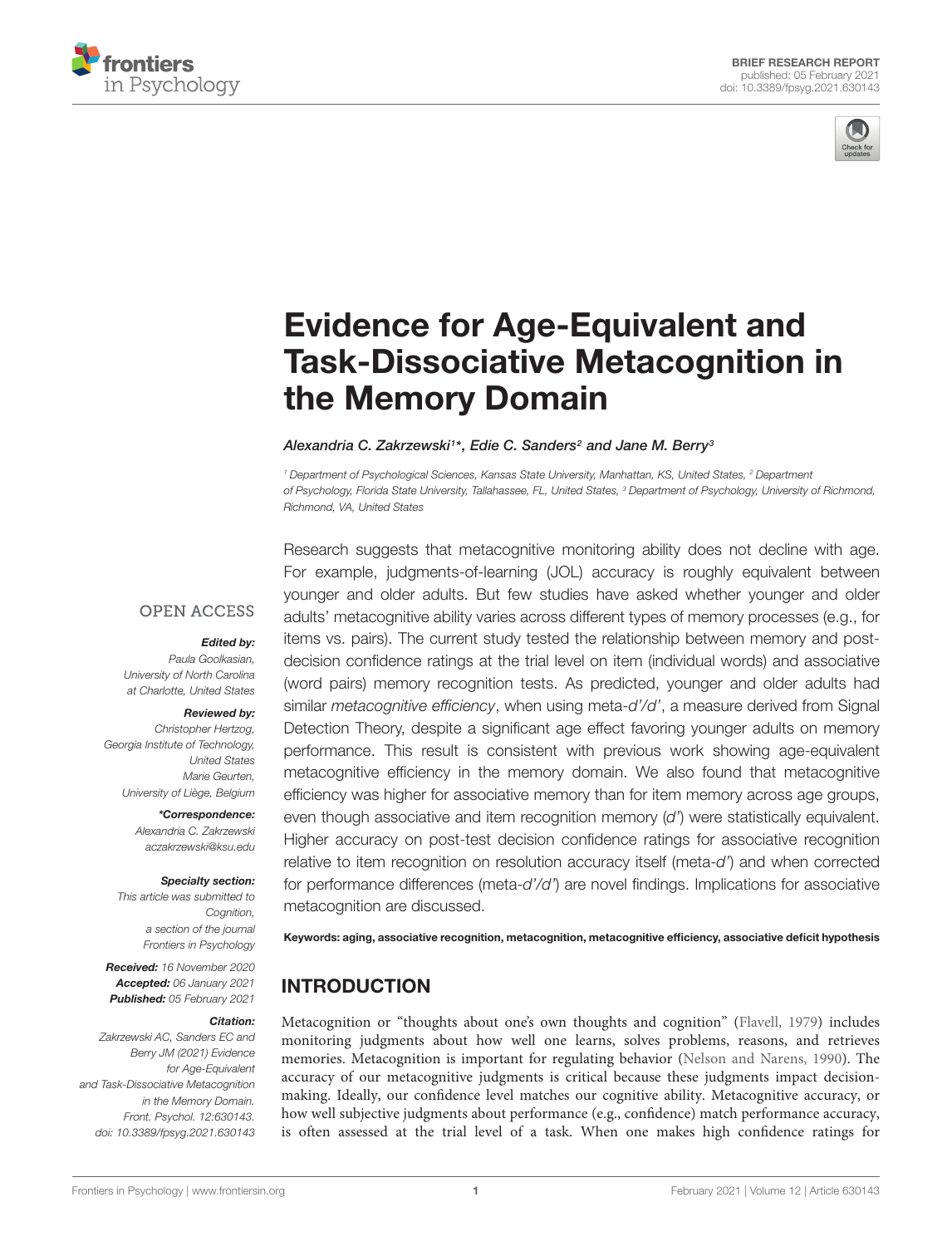correct responses and low confidence ratings for incorrect responses, s/he has good metacognitive accuracy. Poor metacognitive accuracy is indicated by a mismatch between confidence level and performance accuracy.

Metacognitive accuracy is especially important as we age. Metacognitive accuracy in cognitive, physical, and health domains could translate to pertinent help-seeking behaviors. For example, if an older adult is experiencing memory problems but fails to recognize these problems due to poor metacognitive ability, they may fail to adhere to a medication or diet, or other behaviors crucial to good health outcomes. This failure can have negative effects on one's quality of life and can exacerbate the progression of memory problems. Therefore, understanding metacognitive aging could provide crucial insight into possible interventions.

A robust body of research shows that metacognitive accuracy remains relatively intact in late life (e.g., [Connor et al.,](#page-6-0) [1997;](#page-6-0) [Dunlosky and Hertzog,](#page-6-1) [2000;](#page-6-1) [Hertzog et al.,](#page-7-2) [2002,](#page-7-2) [2021;](#page-7-3) [Sanders](#page-7-4) [and Berry,](#page-7-4) [2020\)](#page-7-4); this holds across different types of stimuli, memory tests, and metacognitive assessments. For example, using a 5AFC recognition task for studied category exemplars, [Hertzog et al.](#page-7-3) [\(2021\)](#page-7-3) found that resolution of retrospective confidence judgments (RCJs) was the same across age groups, despite negative age differences in recognition memory. Likewise, [Sanders and Berry](#page-7-4) [\(2020\)](#page-7-4) found comparable monitoring resolution using emotionally valenced words and judgments-oflearning (JOLs) on a 2AFC recognition task, despite negative age differences in recognition accuracy, and [Berry et al.](#page-6-2) [\(2013\)](#page-6-2) reported age-equivalent metacognitive ("postdiction") accuracy on item and associative tasks. These effects generalize to studies where memory is equated between younger and older adults on an associative memory task, using RCJ resolution [\(Hines et al.,](#page-7-5) [2009\)](#page-7-5). Together, these studies suggest that older adults (OAs) may be aware of age-related declines in cognitive abilities. However, in other studies, OAs produce less accurate RCJs than younger adults (YAs) while exhibiting age-related deficits in recognition memory [\(Wong et al.,](#page-8-0) [2012\)](#page-8-0) and cued recall [\(Kelley and Sahakyan,](#page-7-6) [2003\)](#page-7-6). Thus, the conditions vary by which metacognitive accuracy is spared or impaired in older adults.

Metacognitive accuracy might also vary across different cognitive domains (e.g., perception, memory) and for different types of retrieval processes within a domain such as memory (e.g., recall, recognition). The question of whether metacognition generalizes across domains is receiving increased research attention (e.g., [Fleming et al.,](#page-7-7) [2014;](#page-7-7) [Fitzgerald et al.,](#page-6-3) [2017;](#page-6-3) [Morales](#page-7-8) [et al.,](#page-7-8) [2018\)](#page-7-8). [Palmer et al.](#page-7-9) [\(2014\)](#page-7-9) found that metacognitive accuracy decreased with age in a perception task but not in a memory task, suggesting a domain-specific age effect despite domain-general evidence (e.g., [Mazancieux et al.,](#page-7-10) [2020\)](#page-7-10). To our knowledge, the effects of age on metacognitive accuracy between different tasks in the memory domain has not been examined.

Memory research shows that individuals are generally more accurate at recognizing items (e.g., individual words) than associates (e.g., word pairs). This effect is moderated by age. Specifically, the difference between memory for items vs. pairs of stimuli increases with age (e.g., [Naveh-Benjamin et al.,](#page-7-11) [2009;](#page-7-11) [Badham and Maylor,](#page-6-4) [2011;](#page-6-4) [Fox et al.,](#page-7-12) [2016\)](#page-7-12), as predicted by the associative deficit hypothesis (ADH; [Naveh-Benjamin,](#page-7-13) [2000\)](#page-7-13). Given the superiority of item over associative recognition accuracy in most tests of the ADH, one might expect metacognitive accuracy to reflect this dissociation. However, age differences in metacognition do not always reflect age differences in memory (e.g., [Connor et al.,](#page-6-0) [1997;](#page-6-0) [Hertzog et al.,](#page-7-2) [2002;](#page-7-2) [McGillivray and Castel,](#page-7-14) [2011\)](#page-7-14). Indeed, [Hertzog et al.](#page-7-15) [\(2010a\)](#page-7-15) demonstrated that resolution accuracy for feelingsof-knowing varied by quality of encoding at study, and this held across age groups.

Metacognitive accuracy might track the age-related associative deficit, supporting work that points to the possible role of metacognition for OAs' associative memory failure (e.g., [Naveh-Benjamin et al.,](#page-7-16) [2005,](#page-7-16) [2007;](#page-7-17) [Bender and Raz,](#page-6-5) [2012\)](#page-6-5). That is, item metacognition might be superior to associative metacognition. Alternatively, metacognitive accuracy could be better for associates than items if the quality of encoding paired-associates enhanced metacognitive accuracy [\(Hertzog](#page-7-15) [et al.,](#page-7-15) [2010a\)](#page-7-15). Paired associates elicit encoding strategies such as sentence generation and interactive imagery mediators that serve to help bind words together during study (see [Dunlosky and Hertzog,](#page-6-6) [1998\)](#page-6-6). Mediators can serve as cues for confidence [\(Koriat,](#page-7-18) [1997\)](#page-7-18) and, if used effectively, could contribute to superior metacognitive efficiency in associative recognition. For example, [Hertzog et al.](#page-7-19) [\(2010b\)](#page-7-19) showed that generation of imagery and sentence mediators during a paired-associate task influenced memory, JOLs, and JOL resolution (measured by gamma coefficients) in a large crosssectional sample of adults. Additionally, in a 5AFC item recognition test, [Hertzog et al.](#page-7-3) [\(2021\)](#page-7-3) found that orienting participants to encode distinct rather than shared features of category exemplars enhanced item recognition accuracy and confidence judgment accuracy. Distinctive encoding also reduced high-confidence false alarms [\(Shing et al.,](#page-7-20) [2009;](#page-7-20) [Fandakova](#page-6-7) [et al.,](#page-6-7) [2013\)](#page-6-7). Given the benefits of encoding strategies on metacognition, metacognitive accuracy might be better on an associative test than an item test, when imagery, sentence generation, and other mediators created during study could be less influential.

The present study investigated the impact of age on metacognition for item (individual words) and associative (word pairs) recognition tests. We used a measure of metacognition derived from Signal Detection Theory: Meta $d'd'$  or metacognitive efficiency [\(Maniscalco and Lau,](#page-7-21) [2012\)](#page-7-21). Meta- $d/d$ <sup>2</sup> has been used to assess metacognitive accuracy in word recognition [\(Baird et al.,](#page-6-8) [2013;](#page-6-8) [McCurdy et al.,](#page-7-22) [2013;](#page-7-22) [Palmer et al.,](#page-7-9) [2014;](#page-7-9) [Carpenter et al.,](#page-6-9) [2019\)](#page-6-9), pattern recognition [\(Lee et al.,](#page-7-23) [2018\)](#page-7-23), and semantic and word-number sequency memory tasks [\(Mazancieux et al.,](#page-7-10) [2020\)](#page-7-10). We asked YAs and OAs to study word pairs. At test, participants indicated whether or not they recognized the individual words (items) or word pairs (associates) and made trial-level confidence ratings about the accuracy of their responses. We predicted equivalent metacognitive efficiency for YAs and OAs given the preponderant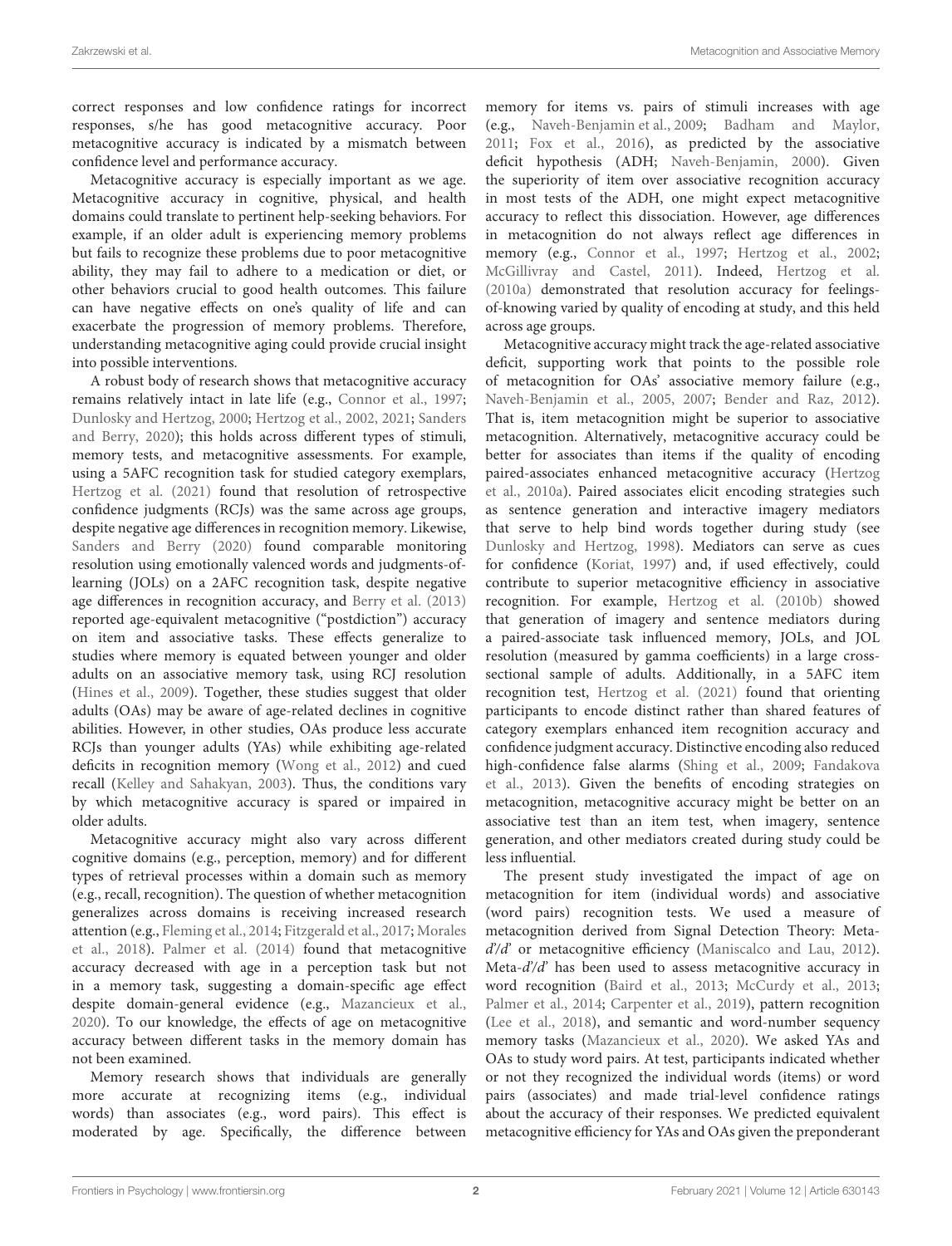<span id="page-2-0"></span>TABLE 1 | Means, standard deviations, and effect sizes for demographic comparisons between age groups.

| Variable                            | Younger adults<br>$(N = 24)$ | Older adults<br>$(N = 25)$ | Age effect size<br>(Cohen's d) |
|-------------------------------------|------------------------------|----------------------------|--------------------------------|
| % Female                            | 50.0                         | 68.0                       |                                |
| Age                                 | 19.38 (1.06)                 | 73.30 (4.86)               |                                |
| Years of education                  | 13.13 (0.95)                 | 15.80 (1.98)               | $1.71***$                      |
| Self-rated health                   | 8.33(1.55)                   | 8.76(1.13)                 | 0.32                           |
| Self-rated vision                   | 8.54 (1.69)                  | 8.74(1.23)                 | 0.13                           |
| Self-rated hearing                  | 8.71 (1.23)                  | 8.04(2.09)                 | $-0.39$                        |
| Speed of<br>processing <sup>a</sup> | 69.08 (10.72)                | 49.52 (9.08)               | $-1.97***$                     |
| Vocabulary <sup>b</sup>             | 25.58 (2.86)                 | 29.64 (2.56)               | $1.50***$                      |

Scales for self-rated health, vision, and hearing ranged from 0 (poor) to 10 (excellent). <sup>a</sup>Digit Symbol Substitution Test (DSST; [Wechsler,](#page-8-1) [1981\)](#page-8-1). <sup>b</sup>Synonyms Test [\(Ekstrom et al.,](#page-6-10) [1976\)](#page-6-10). \*\*\*p < 0.001.

evidence that metacognitive ability is spared in OAs. We also tested task type differences in metacognitive efficiency for associative recognition and item recognition.

# MATERIALS AND METHODS

#### Design and Participants

The experiment utilized a mixed design with age group (YA, OA) as a between-subjects factor and test type (item, associative) as a within-subjects factor. Twenty-eight YAs (15 female) aged  $18-21$  ( $M = 19.25$ ,  $SD = 1.04$ ) were recruited from introductory psychology classes and received course credit for participation. Twenty-nine OAs (19 female) aged 64–85 ( $M = 73.22$ ,  $SD = 5.35$ ) were recruited from the surrounding community through newspaper ads and a participant database. They received \$20 for participation. The entire experiment lasted approximately 1 h and 20 min. Four YAs and 5 OAs were dropped because their discriminability  $(d')$  on the item or associative test was 0.15 or below. This exclusion criterion was adopted because it is difficult to compute stable metacognitive efficiency when performance accuracy is low. The final dataset included 49 participants (24 YAs, 25 OAs). **[Table 1](#page-2-0)** reports demographic data and standardized scores on processing speed and vocabulary measures.

### **Materials**

The stimuli were English words generated using the Medical Research Council Psycholinguistic Database [\(Wilson,](#page-8-2) [1988\)](#page-8-2). Standard nouns with 4–10 letters ( $M = 5.68$ ;  $SD = 1.43$ ) and one to two syllables ( $M = 1.55$ ;  $SD = 0.50$ ) were retrieved by the database and had familiarity, concreteness, and imageability ratings of 200-700 each<sup>[1](#page-2-1)</sup>. We randomly sorted and paired words retrieved from the database, constructing four sets of 30 pairs of words as well as four sets of 20 new individual words/lures for

the item recognition tests. The Edinburgh Associative Thesaurus (EAT; [Kiss et al.,](#page-7-24) [1973\)](#page-7-24) was used to calculate the association strength between words in each word pair. Any pairs with a distance of three "nodes" or less were excluded from the final stimulus set.

#### Procedure

Participants were brought into a quiet testing room and seated at a computer. The study was introduced, informed consent obtained, and a demographic questionnaire administered.

Recognition tasks were programmed and run on E-Prime version 2.0. The task procedure for a single experimental block is illustrated in **[Figure 1](#page-3-0)**.

Participants completed four experimental blocks. Each block comprised a study phase, interpolated task, item recognition test, and associative recognition test. The study phase, item test, and associative test were modeled after the procedure of [Naveh-](#page-7-13)[Benjamin](#page-7-13) [\(2000\)](#page-7-13) and other work testing the ADH (e.g., [Naveh-](#page-7-17)[Benjamin et al.,](#page-7-17) [2007,](#page-7-17) [2009;](#page-7-11) [Badham and Maylor,](#page-6-4) [2011;](#page-6-4) [Ratcliff](#page-7-25) [and McKoon,](#page-7-25) [2015;](#page-7-25) [Bartsch et al.,](#page-6-12) [2019\)](#page-6-12). Between block 2 and 3, participants were offered a break to rest. During study, 30 word-pairs were presented sequentially for 5 s each. Participants were instructed to study individual words and their pairings. A new study list of 30 word-pairs was presented in each of the four blocks. Words were never re-used across blocks or from the practice session. After study, participants completed the [Salthouse](#page-7-26) [\(1991\)](#page-7-26) 20 s pattern comparison task to limit rehearsal of studied words. Participants then began either the item or associative recognition test. The order of item and associative recognition tests was counterbalanced across participants. If a participant was assigned to complete item before associative tests, the same order was implemented in all blocks. During the item test, 40 words (20 studied; 20 new) were presented sequentially in random order. During each recognition trial, a studied or new word appeared beneath the question "Did you see this word during study?." Participants were instructed to respond "Y" or "N" on the keyboard for "yes" or "no." During the associative test, 20 pairs were presented sequentially in random order. Of these 20 pairs, 10 were intact from the study list and 10 were recombined by combining words that had appeared in previously studied pairs into new pair configurations. During each recognition trial, an intact, or recombined wordpair was presented beneath the question "Did you see this pair during study?" Participants were instructed to respond "Y" or "N."

Before recognition tests, participants were instructed to make a confidence rating using labeled keys on the keyboard. Instructions on the screen stated: "After each response, make a confidence rating (1 through 6) about the accuracy of your response; 1 = Low Confidence 6 = High Confidence; Please use the entire scale to make a relative confidence judgment." During item and associative tests, immediately following each "Y" or "N" response, participants were asked "How confident are you that you were correct?" Participants had unlimited time to make each recognition response and confidence rating. After each confidence rating was made, a new recognition trial began.

<span id="page-2-1"></span><sup>&</sup>lt;sup>1</sup> See [Supplementary Materials](#page-6-11) for the description and results of a pilot experiment with the same methods and procedures as the main study but different word stimuli.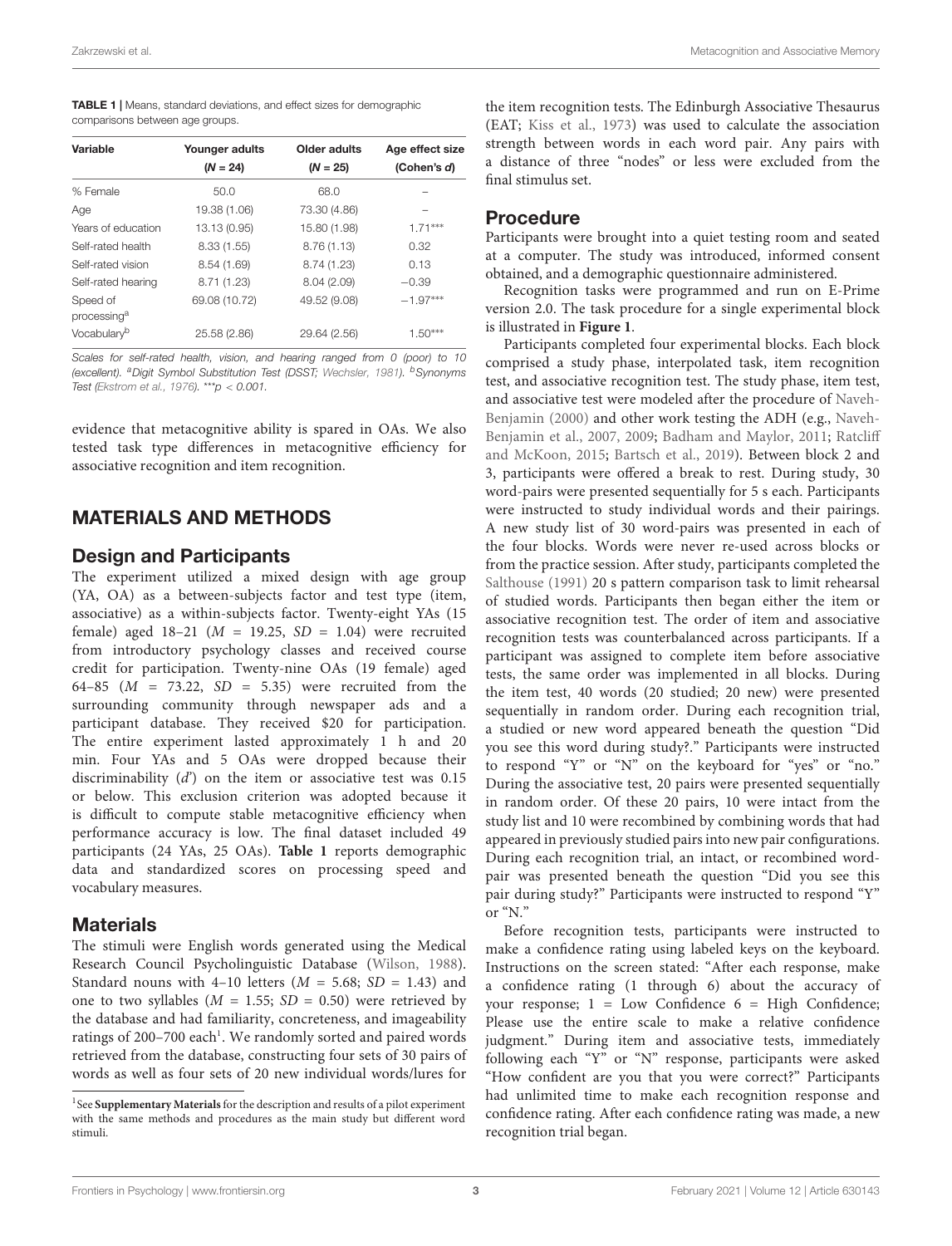

<span id="page-3-0"></span>Before the experimental blocks began, participants completed a short practice block, which was a shorter version of an experimental block. The procedure was the same, except for the number of word pairs studied and tested: Study: 6 word pairs; Item Test: 4 words (2 studied, 2 new); Associative Test: 4 word pairs (2 intact, 2 recombined).

After block 4, participants completed a post-test questionnaire and measures of processing speed and vocabulary knowledge in order to characterize our sample's age differences in cognition and comparability to other cognitive aging research (see **[Table 1](#page-2-0)**). Older adults typically show larger vocabulary knowledge [\(Verhaeghen,](#page-8-3) [2003\)](#page-8-3) but slower processing speed [\(Hoyer et al.,](#page-7-27) [2004\)](#page-7-27). Participants were debriefed and compensated for their participation.

# RESULTS

### Statistical Analyses

Metacognitive efficiency was characterized with a measure of metacognition (meta-d') that takes into account an individual's level of performance sensitivity  $(d')$ : meta- $d'/d'$ , calculated using MATLAB code available at [http://www.columbia.edu/](http://www.columbia.edu/~bsm2105/type2sdt/) [~bsm2105/type2sdt/](http://www.columbia.edu/~bsm2105/type2sdt/) [\(Maniscalco and Lau,](#page-7-21) [2012\)](#page-7-21). Meta-d' reflects the degree to which a participant's confidence ratings can discriminate between correct and incorrect responses [\(Barrett](#page-6-13) [et al.,](#page-6-13) [2013;](#page-6-13) [Fleming and Lau,](#page-7-28) [2014\)](#page-7-28). Because meta- $d'$  uses the same scale as  $d'$ , a measure of relative metacognitive sensitivity (metacognitive efficiency) can be calculated by dividing meta-d' by  $d'$ , taking into account the potentially confounding influences of task performance (d'). A meta $d'd'$  value of 1 indicates that metacognitive sensitivity (metad') matches task sensitivity (d'). Meta-d'/d' greater than or less than 1 indicates metacognition exceeds or fails to reach task performance, respectively. For example, a meta $d'd'$  value of 0.7 would indicate 70% metacognitive efficiency [\(Fleming and Lau,](#page-7-28) [2014\)](#page-7-28).

We used JASP [\(JASP Team,](#page-7-29) [2020\)](#page-7-29) to conduct  $2 \times 2$  mixed design analyses with age (YA, OA) as the between-participants factor and task type (item, associative) as the within-participants factor. Dependent variables were meta- $d'd'$ , meta- $d'$ , and  $d'$ .

For post hoc tests, the Holm-Bonferroni method was used for independent and dependent samples t-tests to maintain an alpha level of 0.05.

To supplement the two-way ANOVA tests of our hypothesis of age-equivalent metacognitive efficiency, we calculated Bayes factor (BF) [\(Faulkenberry,](#page-6-14) [2019\)](#page-6-14) [2](#page-3-1) .

We chose our initial sample size based on similar studies in the metacognitive aging literature for a  $2 \times 2$  mixed ANOVA (e.g., [McGillivray and Castel,](#page-7-14) [2011\)](#page-7-14). We conducted power analyses at the conclusion of our study using G∗Power [\(Faul et al.,](#page-6-15) [2007\)](#page-6-15), setting α to 0.05, power to 0.95, and ES to 0.33 ( $η<sub>p</sub><sup>2</sup> = 0.10$ ), which yielded  $N = 32$ , lower than our initial  $N = 49$ . These results derive from the *a priori* option, which we should have chosen prior to collecting data. We also ran the post hoc power analysis using α = 0.05, ES = 0.71 (performance  $η_p^2 = 0.052$ ), and  $N = 49$ , using the obtained ANOVA results for  $d$ . The post hoc analysis yielded power = 1.0. These analyses suggest that our tests were sufficiently powered.

# Metacognitive Efficiency (Meta-d'/d')

The effect of age on meta- $d'd'$  was non-significant,  $F(1, 1)$ 47) = 0.748,  $p = 0.392$ ,  $\eta_p^2 = 0.016$ , supporting our prediction of age-invariant metacognitive efficiency for YAs ( $M = 0.96$ ,  $SD = 0.08$ ) and OAs ( $M = 1.05$ ,  $SD = 0.08$ ). Moreover, both age groups were highly accurate in metacognitive skill. Single-sample t-tests comparing mean metacognitive efficiency scores to a value of 1.00 (i.e., optimal metacognitive efficiency) revealed that both YAs ( $M = 0.96$ ,  $SD = 0.36$ ) and OAs ( $M = 1.05$ ,  $SD = 0.37$ ) were close to optimal in metacognitive efficiency: YA  $t(24) = -0.560$ ,  $p = 0.581$ , and OA  $t(25) = 0.663$ ,  $p = 0.514$ .

Our Bayes factor analysis yielded  $BF_{01} = 4.75$ , indicating that the observed data favored the null hypothesis of age equivalence for metacognitive accuracy over the alternative by about 5–1,  $M_{\text{dif}}$  = -0.09,  $t(47)$  = -0.865,  $p = 0.392$ . The posterior probability for the null is 0.83 and for the alternative is 0.17. These results lend further support for our prediction of age-equivalent metacognitive efficiency.

There was a significant main effect of test type,  $F(1, 47) = 5.43$ ,  $p < 0.05, \eta_p^2 = 0.104$ . Associative meta- $d'/d'$  ( $M = 1.12, SD = 0.58$ )

<span id="page-3-1"></span><sup>2</sup>[https://tomfaulkenberry.shinyapps.io/anovaBFcalc/](https://https://tomfaulkenberry.shinyapps.io/anovaBFcalc/)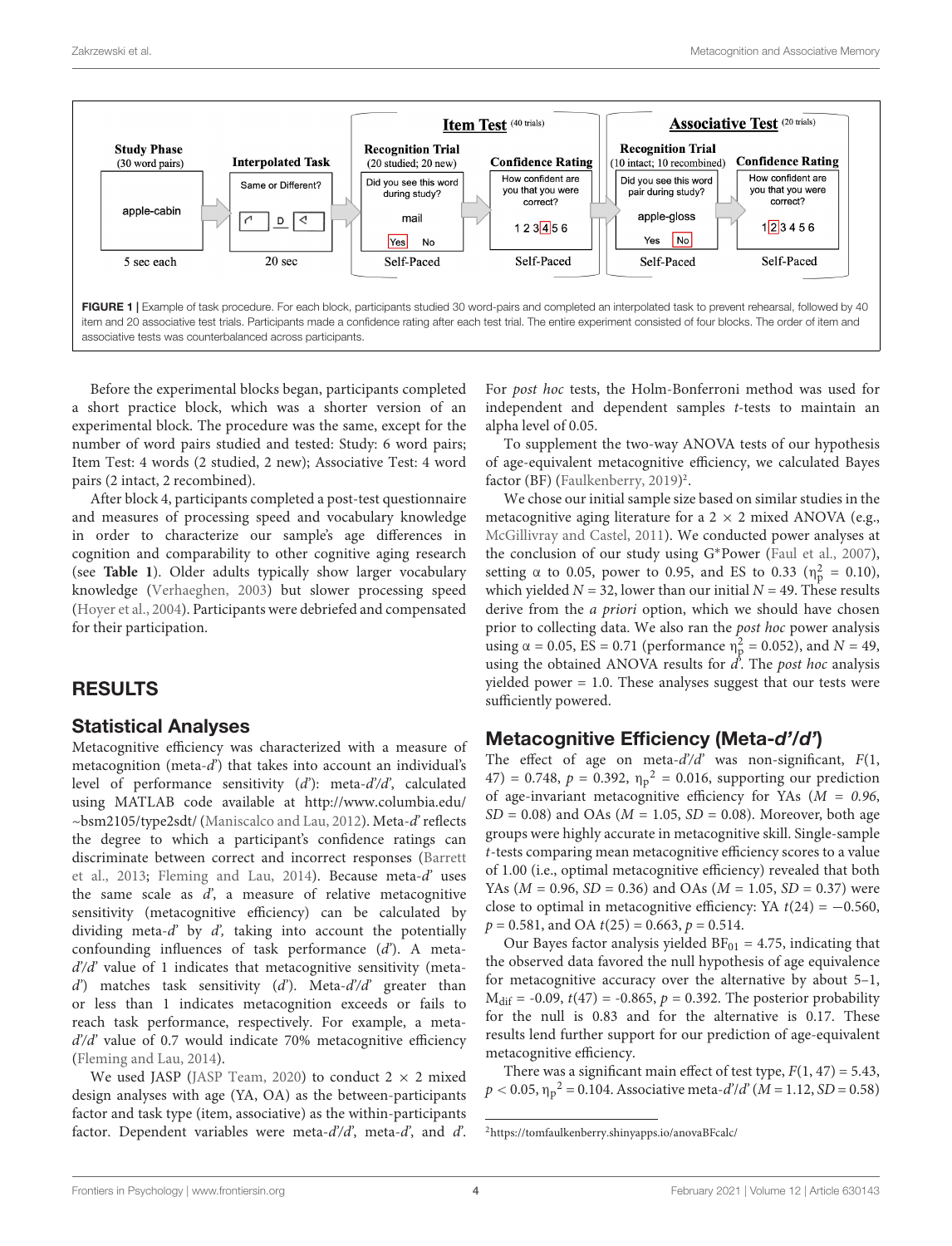

<span id="page-4-0"></span>was significantly higher than item meta- $d'/d'$  ( $M = 0.90$ ,  $SD = 0.41$ ,  $t(47) = 2.33$ ,  $p_{\text{bonf}} = 0.024$ , Cohen's  $d = 0.333$ (see **[Figure 2](#page-4-0)**).

The age by task type interaction effect was non-significant  $(F < 1)$ .

#### Metacognitive Sensitivity (Meta-d')

We also examined age and task type effects on metacognitive sensitivity (meta-d') unadjusted for performance sensitivity  $(d')$ . Meta-d' reflects how well one can distinguish between one's correct and incorrect judgments [\(Fleming and Lau,](#page-7-28) [2014\)](#page-7-28).

The effect of age on meta-d' was non-significant,  $F(1, 1)$ 47) = 2.05,  $p = 0.158$ ,  $\eta_p^2 = 0.042$ , indicating age-invariant metacognitive sensitivity for YAs ( $M = 1.57$ ,  $SD = 0.88$ ) and OAs ( $M = 1.29$ ,  $SD = 0.75$ ). A Bayes factor of  $BF_{01} = 2.46$ indicated that the observed data favored the null hypothesis of age equivalence for resolution accuracy over the alternative by about 2.5–1. The posterior probability for the null is 0.71 and for the alternative is 0.29.

There was a significant main effect of test type,  $F(1, 47) = 6.51$ ,  $p < 0.05$ ,  $\eta_p^2 = 0.122$ . Associative meta- $d'(M = 1.59, SD = 0.97)$ was significantly higher than item meta-d'  $(M = 1.27, SD = 0.62)$ ,  $t(47) = 2.55$ ,  $p_{\text{bonf}} = 0.014$ , Cohen's  $d = 0.364$ .

The age by task type interaction effect was non-significant  $(F < 1)$ .

We also analyzed age group and test type effects on Goodman-Kruskal gamma coefficients because gamma is a widely used estimate of resolution accuracy in the metacognitive aging literature. None of the ANOVA effects were significant (see **[Supplementary Materials](#page-6-11)**). Thus, using signal-detection measures to assess metacognitive sensitivity and metacognitive efficiency revealed task-type effects that were not revealed by the more commonly used measure of metacognitive accuracy.



<span id="page-4-2"></span>Note that both measures yielded consistent age results, that is, equivalent resolution accuracy between YA and OA<sup>[3](#page-4-1)</sup>.

#### Recognition Memory Performance (d')

As expected, the main effect of age on  $d'$  was significant,  $F(1, 47)$ = 4.19,  $p = 0.046$ ,  $\eta_p^2 = 0.082$ . YAs' overall performance (*M* = 1.80,  $SD = 0.97$ ) exceeded that of OAs ( $M = 1.32$ ,  $SD = 0.77$ ),  $t(47) = 2.05$ ,  $p_{\text{bonf}} = 0.046$ , Cohen's  $d = 0.292$  (see **[Figure 3](#page-4-2)**). The main effect of test type was not significant,  $F < 2$ . Surprisingly, the interaction between test type and age group was not significant  $(F < 3, p = 0.116, \eta_p^2 = 0.052).$ 

We also conducted exploratory t-tests between age groups on the item and associative  $d'$  scores. Interestingly, YA's associative  $d^{2}(M = 1.92, SD = 1.20)$  was significantly greater than OA's  $(M = 1.30, SD = 0.87), t(47) = 2.09, p = 0.04, Cohen's d = 0.60$ whereas age effects were non-significant on the item task,  $t(47) = 1.72$ ,  $p = 0.09$ , Cohen's  $d = 0.49$  (YA:  $M = 1.67$ , SD = 0.65; OA:  $M = 1.35$ ,  $SD = 0.67$ ). The pattern of these mean differences is in the direction predicted by the ADH. However, because the interaction effect was non-significant, we report these mean comparisons with caution.

# **DISCUSSION**

#### Metacognition and Age

First, we tested age differences in metacognitive efficiency. Our prediction for equivalent metacognitive efficiency (meta- $d'd'$ ) between YAs and OAs was supported. This finding supports

<span id="page-4-1"></span><sup>&</sup>lt;sup>3</sup>OAs showed higher mean confidence than YAs (OA:  $M = 4.79$ , SD = 1.21; YA:  $M = 4.37$ ,  $SD = 1.49$ ) and this difference was significant,  $t(47) = 2.52$ ,  $p < 0.05$ , Cohen's  $d = 0.72$ . However, meta-d', like d', has been shown to be resistant to response bias, including metacognitive response bias [\(Maniscalco and Lau,](#page-7-21) [2012;](#page-7-21) [Barrett et al.,](#page-6-13) [2013\)](#page-6-13).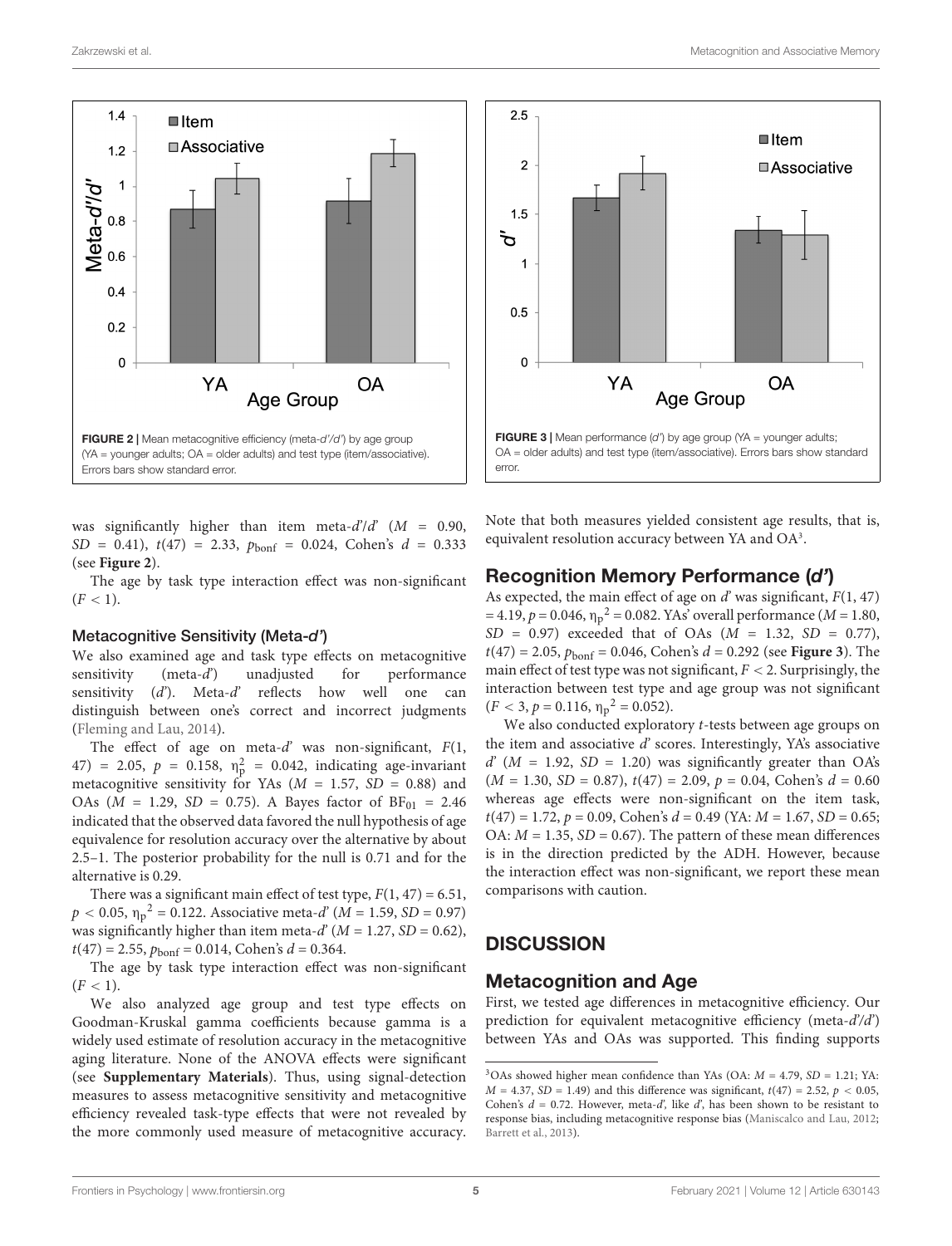the growing consensus that OAs retain their ability to monitor memory performance accuracy, despite age-normative declines in memory performance [\(Shaw and Craik,](#page-7-30) [1989;](#page-7-30) [Connor et al.,](#page-6-0) [1997;](#page-6-0) [Dunlosky and Hertzog,](#page-6-1) [2000;](#page-6-1) [Hertzog et al.,](#page-7-2) [2002,](#page-7-2) [2021;](#page-7-3) [Sanders and Berry,](#page-7-4) [2020\)](#page-7-4). As in [Palmer et al.](#page-7-9) [\(2014\)](#page-7-9)'s study, we observed age-equivalent metacognitive efficiency for memory (**[Figure 2](#page-4-0)**), despite worse recognition memory for OAs, overall (**[Figure 3](#page-4-2)**).

### Metacognition and Task Type

Second, we tested memory type (item, associative) differences in metacognitive efficiency. Metacognitive efficiency was greater for associative recognition than for item recognition, despite equivalent task type performance (**[Figure 3](#page-4-2)**). This fits well with evidence from memory research on the benefits of elaborative encoding strategies (e.g., interactive imagery, sentence generation) to create an association or bind studied items, such as word pairs, during associative tasks (e.g., [Beuhring](#page-6-16) [and Kee,](#page-6-16) [1987;](#page-6-16) [Hertzog and Dunlosky,](#page-7-31) [2004;](#page-7-31) [Naveh-Benjamin](#page-7-17) [et al.,](#page-7-17) [2007;](#page-7-17) [Hertzog et al.,](#page-7-15) [2010a;](#page-7-15) [Hawco et al.,](#page-7-32) [2013\)](#page-7-32). Mediators and other binding cues during encoding could support more accurate confidence ratings for pairs than individual items.

### Memory Performance

Recognition accuracy was worse for OAs than YAs, as expected. Our results failed to confirm the ADH because the interaction effect between age and test type was non-significant, contrary to previous findings (e.g., [Naveh-Benjamin,](#page-7-13) [2000;](#page-7-13) [Naveh-Benjamin](#page-7-11) [et al.,](#page-7-11) [2009;](#page-7-11) [Badham and Maylor,](#page-6-4) [2011;](#page-6-4) [Berry et al.,](#page-6-2) [2013;](#page-6-2) [Fox](#page-7-12) [et al.,](#page-7-12) [2016\)](#page-7-12). However, post hoc tests of age differences on d' showed that our OA scored more poorly than YAs on the associative task. We conducted a follow-up study to test the effects of confidence ratings on performance<sup>[4](#page-5-0)</sup>.

### Implications

The role of age differences in metacognition is interesting because they do not necessarily track age differences in memory, as demonstrated in our study and others. For example, [McGillivray](#page-7-14) [and Castel](#page-7-14) [\(2011\)](#page-7-14) asked OAs and YAs to make bets about whether they would remember each word later in a free recall task. Initially, both YAs and OAs bet on more items than they could recall, overestimating their memory. However, as the task progressed, both age groups calibrated their betting behavior based on experience and feedback. Despite OAs' recall performance remaining significantly worse, OAs and YAs ended the task with equivalent "betting accuracy." In fact, OAs were marginally better calibrated than YAs. Additionally, in pairedassociate recall tasks, OAs made relatively accurate JOLs despite age-related memory deficits on the memory task [\(Hertzog et al.,](#page-7-2) [2002;](#page-7-2) see also [Connor et al.,](#page-6-0) [1997\)](#page-6-0). Like these studies, our present results demonstrated that metacognitive ability remains intact despite an age-related memory impairment (also, see [Lovelace](#page-7-33) [and Marsh,](#page-7-33) [1985;](#page-7-33) [Shaw and Craik,](#page-7-30) [1989;](#page-7-30) [Connor et al.,](#page-6-0) [1997;](#page-6-0) [Dunlosky and Hertzog,](#page-6-17) [1997\)](#page-6-17).

Furthermore, ours is the first study to show that associative metacognition is superior to item metacognition and this difference existed across age groups, even when associative and item memory did not differ. It could be the case that enhanced associative metacognition is driven by different mechanisms for YAs and OAs, or individual differences within age groups. For example, artificial neural network modeling revealed metacognitive differences between and within age groups [\(Zakrzewski et al.,](#page-8-4) [2019\)](#page-8-4). Thus, while metacognition might look the same for YAs and OAs, it is not necessarily the case that YAs and OAs used the same strategies or relied on the same metacognitive cues.

#### Limitations

One might argue that, because OAs often fail to use elaborative strategies, metacognition would reflect this failure, showing poorer metacognitive accuracy on the associative task. Because our study failed to reveal a significant age by task type interaction effect, as in most studies on the ADH (e.g., [Naveh-Benjamin,](#page-7-13) [2000\)](#page-7-13), it is difficult to argue that OAs' accurate confidence ratings reflect awareness of this deficit. Furthermore, it is important to test how metacognitive accuracy might vary when performance does not, since metacognitive differences can be confounded by memory differences (see [Perfect and Stollery,](#page-7-34) [1993\)](#page-7-34). [Hertzog](#page-7-3) [et al.](#page-7-3) [\(2021\)](#page-7-3) found that when performance was matched, age differences in high confidence errors disappeared.

Future work should explore whether associative metacognition is superior to item metacognition in other tasks. For example, [Kelley and Sahakyan](#page-7-6) [\(2003\)](#page-7-6) found OAs made less accurate confidence ratings than YAs in a cued recall task. Meta-d'/d' would have to be calculated differently for cued or free recall tasks due to the restraints of signal detection modeling. However, the present framework could be extended to other tasks, such as those involving non-verbal stimuli including pictures or numbers (e.g., [Ratcliff and McKoon,](#page-7-25) [2015;](#page-7-25) [Lee et al.,](#page-7-23) [2018;](#page-7-23) [Mazancieux](#page-7-10) [et al.,](#page-7-10) [2020\)](#page-7-10). [Geurten and Lemaire](#page-7-35) [\(2019\)](#page-7-35) found similar metacognitive ability across age groups completing arithmetic tasks. Results found here might vary in different domains, as [Palmer et al.](#page-7-9) [\(2014\)](#page-7-9) showed, as well as tasks that utilize different retrieval formats, such as the 5AFC employed by [Hertzog et al.](#page-7-3) [\(2021\)](#page-7-3). [Hertzog and Dunlosky](#page-7-36) [\(2011\)](#page-7-36) discuss the theoretical implications of aging, memory, and metacognition. It is important to note that the results found here might not generalize to JOLs, FOKs, or other types of metacognitive judgments. Finally, future research should establish the measurement and structural properties of metacognitive efficiency across age groups in order to more confidently assert that developmental similarities – or differences – obtain in metacognitive efficiency in the memory domain.

### **CONCLUSION**

Beyond age-equivalent metacognition, a major conclusion from the present study is that there is something special about

<span id="page-5-0"></span><sup>4</sup> See **[Supplementary Materials](#page-6-11)**: Confidence Experiment, for a follow-up study to test effects of confidence on memory performance.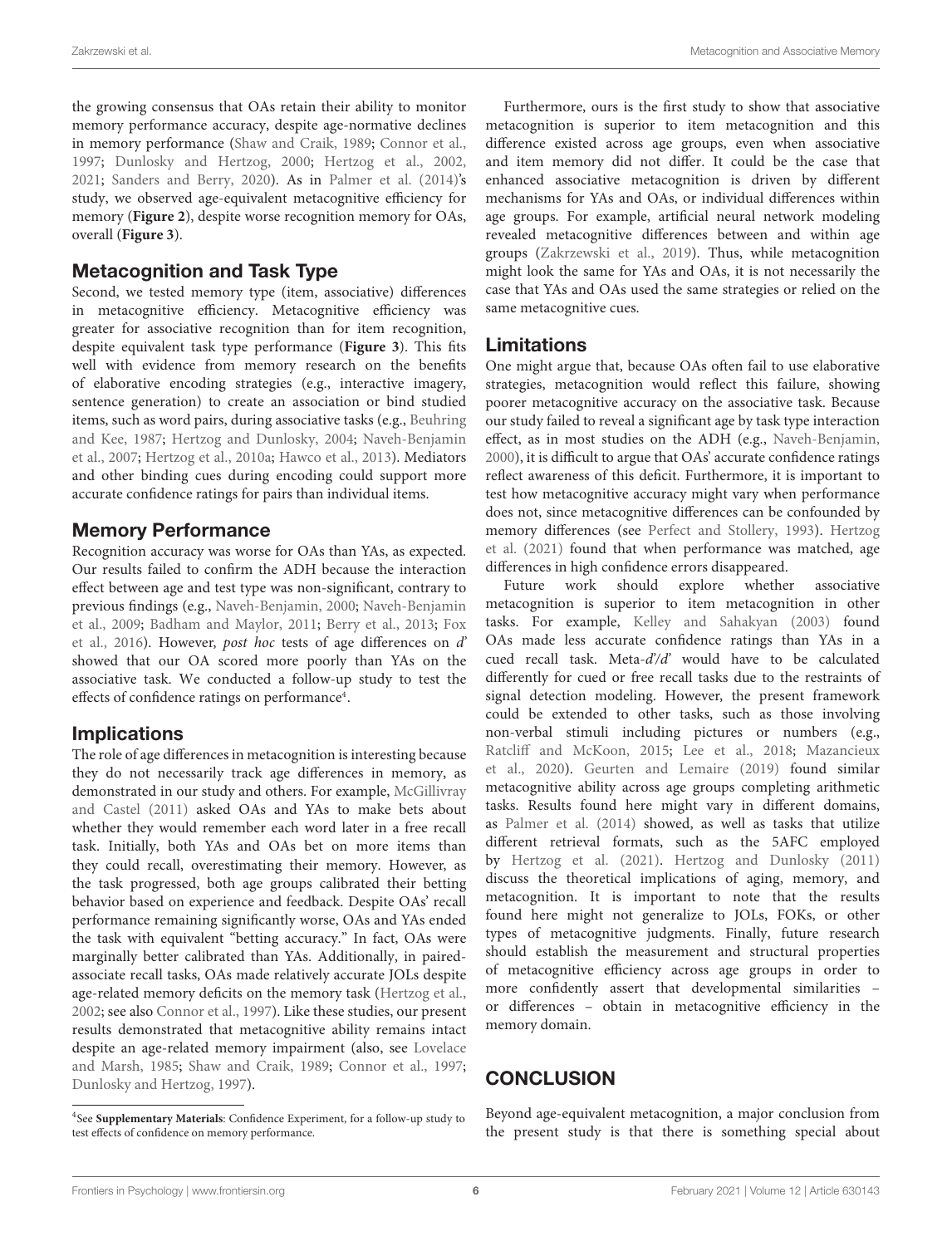associative metacognition. Both age groups showed greater metacognitive efficiency for associations compared to items. Additional internal cues and strategies related to binding word pairs might enhance the accuracy of their confidence rating during associative recognition. This builds on work demonstrating the power of cues, such as retrieval and/or response fluency, to support metacognition (e.g., [Koriat,](#page-7-37) [2006;](#page-7-37) [Thompson et al.,](#page-7-38) [2013\)](#page-7-38). However, additional work is needed to determine what mechanisms support enhanced associative metacognition in OAs and YAs. In the future, additional trial-level analyses, including neuroimaging techniques, could test whether underlying mechanisms that contribute to associative metacognition change as we age.

## DATA AVAILABILITY STATEMENT

The raw data supporting the conclusions of this article will be made available by the authors, without undue reservation, to any qualified researcher.

# ETHICS STATEMENT

The studies involving human participants were reviewed and approved by University of Richmond Institutional Review Board. The participants provided their written informed consent to participate in this study.

# **REFERENCES**

- <span id="page-6-4"></span>Badham, S. P., and Maylor, E. A. (2011). Age-related associative deficits are absent with nonwords. Psychol. Aging 26, 689–694. [doi: 10.1037/a0022205](https://doi.org/10.1037/a0022205)
- <span id="page-6-8"></span>Baird, B., Smallwood, J., Gorgolewski, K. J., and Margulies, D. S. (2013). Medial and lateral networks in anterior prefrontal cortex support metacognitive ability for memory and perception. J. Neurosci. 33, 16657–16665. [doi: 10.1523/](https://doi.org/10.1523/JNEUROSCI.0786-13.2013) [JNEUROSCI.0786-13.2013](https://doi.org/10.1523/JNEUROSCI.0786-13.2013)
- <span id="page-6-13"></span>Barrett, A. B., Dienes, Z., and Seth, A. K. (2013). Measures of metacognition on signal-detection theoretic models. Psychol. Methods 18, 535–552. [doi: 10.1037/](https://doi.org/10.1037/a0033268) [a0033268](https://doi.org/10.1037/a0033268)
- <span id="page-6-12"></span>Bartsch, L. M., Loaiza, V. M., and Oberauer, K. (2019). Does limited working memory capacity underlie age differences in associative long-term memory? Psychol. Aging 34, 268–281. [doi: 10.1037/pag0000317](https://doi.org/10.1037/pag0000317)
- <span id="page-6-5"></span>Bender, A. R., and Raz, N. (2012). Age-related differences in recognition memory for items and associations: contribution of individual differences in working memory and metamemory. Psychol. Aging 27, 691–700. [doi: 10.1037/a00](https://doi.org/10.1037/a0026714) [26714](https://doi.org/10.1037/a0026714)
- <span id="page-6-2"></span>Berry, J. M., Williams, H. L., Usubalieva, A., and Kilb, A. (2013). Metacognitive awareness of the associative deficit for words and names. Neuropsychol. Dev. Cogn. B Aging Neuropsychol. Cogn. 20, 592–619. [doi: 10.1080/13825585.2012.](https://doi.org/10.1080/13825585.2012.761670) [761670](https://doi.org/10.1080/13825585.2012.761670)
- <span id="page-6-16"></span>Beuhring, T., and Kee, D. W. (1987). Developmental relationships among metamemory, elaborative strategy use, and associative memory. J. Exper. Child Psychol. 44, 377–400. [doi: 10.1016/0022-0965\(87\)90041-5](https://doi.org/10.1016/0022-0965(87)90041-5)
- <span id="page-6-9"></span>Carpenter, J., Sherman, M. T., Kievit, R. A., Seth, A. K., Lau, H., and Fleming, S. M. (2019). Domain-general enhancements of metacognitive ability through adaptive training. J. Exper. Psychol. Gen. 148, 51–64. [doi: 10.1037/xge000](https://doi.org/10.1037/xge0000505) [0505](https://doi.org/10.1037/xge0000505)

# AUTHOR CONTRIBUTIONS

AZ and JB were involved in the study conceptualization and experiment design, and analyzed the data. AZ and ES were involved in data collection. All authors contributed to the manuscript.

# FUNDING

This work was supported by University of Richmond's MacEldin Dunn Trawick Postdoctoral Fellowship (AZ) and Professorship (JB) in Psychology as well as a grant from the NIGMS of the National Institutes of Health (GM113109) at Kansas State University.

# ACKNOWLEDGMENTS

We thank our students and research associate Dylan Vavra at the University of Richmond for help with data collection. Portions of this research were presented at the Cognitive Aging Conference, 2018 and Psychonomics Society Annual Meeting, 2018.

# <span id="page-6-11"></span>SUPPLEMENTARY MATERIAL

The Supplementary Material for this article can be found online at: [https://www.frontiersin.org/articles/10.3389/fpsyg.](https://www.frontiersin.org/articles/10.3389/fpsyg.2021.630143/full#supplementary-material) [2021.630143/full#supplementary-material](https://www.frontiersin.org/articles/10.3389/fpsyg.2021.630143/full#supplementary-material)

- <span id="page-6-0"></span>Connor, L. T., Dunlosky, J., and Hertzog, C. (1997). Age-related differences in absolute but not relative metamemory accuracy. Psychol. Aging 12, 50–71. [doi:](https://doi.org/10.1037//0882-7974.12.1.50) [10.1037//0882-7974.12.1.50](https://doi.org/10.1037//0882-7974.12.1.50)
- <span id="page-6-17"></span>Dunlosky, J., and Hertzog, C. (1997). Older and younger adults use a functionally identical algorithm to select items for restudy during multitrial learning. J. Gerontol. B Psychol. Sci. Soc. Sci. 52, 178–186. [doi: 10.1093/geronb/52b.](https://doi.org/10.1093/geronb/52b.4.p178) [4.p178](https://doi.org/10.1093/geronb/52b.4.p178)
- <span id="page-6-6"></span>Dunlosky, J., and Hertzog, C. (1998). Aging and deficits in associative memory: what is the role of strategy production? Psychol. Aging 13, 597–607. [doi: 10.](https://doi.org/10.1037//0882-7974.13.4.597) [1037//0882-7974.13.4.597](https://doi.org/10.1037//0882-7974.13.4.597)
- <span id="page-6-1"></span>Dunlosky, J., and Hertzog, C. (2000). Updating knowledge about encoding strategies: a componential analysis of learning about strategy effectiveness from task experience. Psychol. Aging 15, 462–474. [doi: 10.1037//0882-7974.15.](https://doi.org/10.1037//0882-7974.15.3.462) [3.462](https://doi.org/10.1037//0882-7974.15.3.462)
- <span id="page-6-10"></span>Ekstrom, R. B., French, J. W., Harman, H. H., and Dermen, D. (1976). Manual for Kit of Factor- Referenced Cognitive Tests. Princeton, NJ: Educational Testing Service.
- <span id="page-6-7"></span>Fandakova, Y., Shing, Y. L., and Lindenberger, U. (2013). High-confidence memory errors in old age: the roles of monitoring and binding processes. Memory 21, 732–750. [doi: 10.1080/09658211.2012.756038](https://doi.org/10.1080/09658211.2012.756038)
- <span id="page-6-15"></span>Faul, F., Erdfelder, E., Lang, A. G., and Buchner, A. (2007). G∗Power 3: a flexible statistical power analysis program for the social, behavioral, and biomedical sciences. Behav. Res. Methods 39, 175–191. [doi: 10.3758/bf0319](https://doi.org/10.3758/bf03193146) [3146](https://doi.org/10.3758/bf03193146)
- <span id="page-6-14"></span>Faulkenberry (2019). Available online at: [https://tomfaulkenberry.shinyapps.io/](https://tomfaulkenberry.shinyapps.io/anovaBFcalc/) [anovaBFcalc/](https://tomfaulkenberry.shinyapps.io/anovaBFcalc/) [doi: 10.3758/bf03193146](https://doi.org/10.3758/bf03193146) (accessed June 1, 2020).
- <span id="page-6-3"></span>Fitzgerald, L. M., Arvaneh, M., and Dockree, P. M. (2017). Domain-specific and domain-general processes underlying metacognitive judgments. Conscious. Cogn. 49, 264–277. [doi: 10.1016/j.concog.2017.01.011](https://doi.org/10.1016/j.concog.2017.01.011)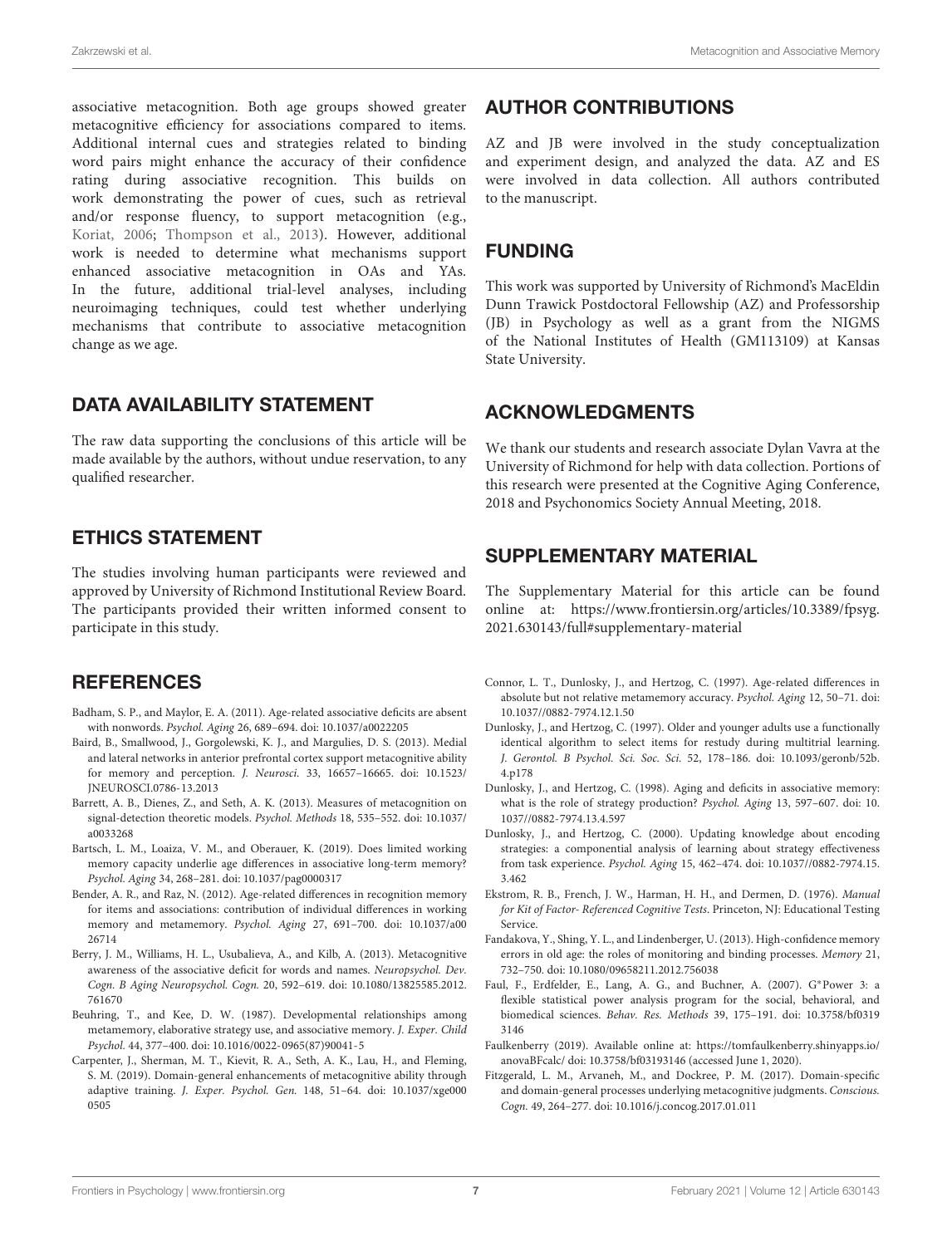- <span id="page-7-0"></span>Flavell, J. H. (1979). Metacognition and cognitive monitoring: a new area of cognitive-developmental inquiry. Am. Psychol. 34, 906–911. [doi: 10.1037/0003-](https://doi.org/10.1037/0003-066X.34.10.906) [066X.34.10.906](https://doi.org/10.1037/0003-066X.34.10.906)
- <span id="page-7-28"></span>Fleming, S. M., and Lau, H. C. (2014). How to measure metacognition. Front. Hum. Neurosci. 8:443. [doi: 10.3389/fnhum.2014.00443](https://doi.org/10.3389/fnhum.2014.00443)
- <span id="page-7-7"></span>Fleming, S. M., Ryu, J., Golfinos, J. G., and Blackmon, K. E. (2014). Domain-specific impairment in metacognitive accuracy following anterior prefrontal lesions. Brain 137(Pt 10), 2811–2822. [doi: 10.1093/brain/](https://doi.org/10.1093/brain/awu221) [awu221](https://doi.org/10.1093/brain/awu221)
- <span id="page-7-12"></span>Fox, M. C., Baldock, Z., Freeman, S. P., and Berry, J. M. (2016). The role of encoding strategy in younger and older adult associative recognition: a think-aloud analysis. Psychol. Aging 31, 471–480. [doi: 10.1037/pag000](https://doi.org/10.1037/pag0000111) [0111](https://doi.org/10.1037/pag0000111)
- <span id="page-7-35"></span>Geurten, M., and Lemaire, P. (2019). Metacognition for strategy selection during arithmetic problem-solving in young and older adults. Neuropsychol. Dev. Cogn. B Aging Neuropsychol. Cogn. 26, 424–446. [doi: 10.1080/13825585.2018.146](https://doi.org/10.1080/13825585.2018.1464114) [4114](https://doi.org/10.1080/13825585.2018.1464114)
- <span id="page-7-32"></span>Hawco, C., Armony, J. L., and Lepage, M. (2013). Neural activity related to self-initiating elaborative semantic encoding in associative memory. Neuroimage 67, 273–282. [doi: 10.1016/j.neuroimage.2012.11.](https://doi.org/10.1016/j.neuroimage.2012.11.004) [004](https://doi.org/10.1016/j.neuroimage.2012.11.004)
- <span id="page-7-3"></span>Hertzog, C., Curley, T., and Dunlosky, J. (2021). Are age differences in recognitionbased retrieval monitoring an epiphenomenon of age differences in memory?. Psychol. Aging. (in press).
- <span id="page-7-31"></span>Hertzog, C., and Dunlosky, J. (2004). "Aging, metacognition, and cognitive control," in The Psychology of Learning and Motivation: Advances in Research and Theory, Vol. 45, ed. B. H. Ross (Cambridge, MA: Academic Press), 215–251. [doi: 10.1016/s0079-7421\(03\)45006-8](https://doi.org/10.1016/s0079-7421(03)45006-8)
- <span id="page-7-36"></span>Hertzog, C., and Dunlosky, J. (2011). Metacognition in later adulthood: spared monitoring can benefit older Adults' self-regulation. Curr. Dir. Psychol. Sci. 20, 167–173. [doi: 10.1177/0963721411409026](https://doi.org/10.1177/0963721411409026)
- <span id="page-7-2"></span>Hertzog, C., Dunlosky, J., Powell-Moman, A., and Kidder, D. P. (2002). Aging and monitoring associative learning: is monitoring accuracy spared or impaired? Psychol. Aging 17, 209–225. [doi: 10.1037/0882-7974.17.](https://doi.org/10.1037/0882-7974.17.2.209) [2.209](https://doi.org/10.1037/0882-7974.17.2.209)
- <span id="page-7-15"></span>Hertzog, C., Dunlosky, J., and Sinclair, S. M. (2010a). Episodic feeling-of-knowing resolution derives from the quality of original encoding. Mem. Cogn. 38, 771–784. [doi: 10.3758/MC.38.6.771](https://doi.org/10.3758/MC.38.6.771)
- <span id="page-7-19"></span>Hertzog, C., Sinclair, S. M., and Dunlosky, J. (2010b). Age differences in the monitoring of learning: cross-sectional evidence of spared resolution across the adult life span. Dev. Psychol. 46, 939–948. [doi: 10.1037/a00](https://doi.org/10.1037/a0019812) [19812](https://doi.org/10.1037/a0019812)
- <span id="page-7-5"></span>Hines, J. C., Touron, D. R., and Hertzog, C. (2009). Metacognitive influences on study time allocation in an associative recognition task: an analysis of adult age differences. Psychol. Aging 24, 462–475. [doi: 10.1037/a001](https://doi.org/10.1037/a0014417) [4417](https://doi.org/10.1037/a0014417)
- <span id="page-7-27"></span>Hoyer, W. J., Stawski, R. S., Wasylyshyn, C., and Verhaeghen, P. (2004). Adult age and digit symbol substitution performance: a meta-analysis. Psychol. Aging 19, 211–214. [doi: 10.1037/0882-7974.19.1.211](https://doi.org/10.1037/0882-7974.19.1.211)
- <span id="page-7-29"></span>JASP Team (2020). JASP (Version 0.12.2) [Computer software].
- <span id="page-7-6"></span>Kelley, C. M., and Sahakyan, L. (2003). Memory, monitoring, and control in the attainment of memory accuracy. J. Mem. Lang. 48, 704–721. [doi: 10.1016/](https://doi.org/10.1016/s0749-596x(02)00504-1) [s0749-596x\(02\)00504-1](https://doi.org/10.1016/s0749-596x(02)00504-1)
- <span id="page-7-24"></span>Kiss, G. R., Armstrong, C., Milroy, R., and Piper, J. (1973). "An associative thesaurus of English and its computer analysis," in The Computer and Literary Studies, eds A. J. Aitken, R. W. Bailey, and N. Hamilton-Smith (Edinburgh: University Press).
- <span id="page-7-18"></span>Koriat, A. (1997). Monitoring one's own knowledge during study: a cue-utilization approach to judgments of learning. J. Exper. Psychol. Gen. 126, 349–370. [doi:](https://doi.org/10.1037/0096-3445.126.4.349) [10.1037/0096-3445.126.4.349](https://doi.org/10.1037/0096-3445.126.4.349)
- <span id="page-7-37"></span>Koriat, A. (2006). "Metacognition and consciousness," in Cambridge Handbook of Consciousness, eds P. D. Zelazo, M. Moscovitch, and E. Thompson (New York NY: Cambridge University press), 289–326. [doi: 10.1017/cbo9780511816](https://doi.org/10.1017/cbo9780511816789.012) [789.012](https://doi.org/10.1017/cbo9780511816789.012)
- <span id="page-7-23"></span>Lee, A. L., Ruby, E., Giles, N., and Lau, H. (2018). Cross-domain association in metacognitive efficiency depends on first-order task types. Front. Psychol. 9:2464. [doi: 10.3389/fpsyg.2018.02464](https://doi.org/10.3389/fpsyg.2018.02464)
- <span id="page-7-33"></span>Lovelace, E. A., and Marsh, G. R. (1985). Prediction and evaluation of memory performance by young and old adults. J. Gerontol. 40, 192–197. [doi: 10.1093/](https://doi.org/10.1093/geronj/40.2.192) [geronj/40.2.192](https://doi.org/10.1093/geronj/40.2.192)
- <span id="page-7-21"></span>Maniscalco, B., and Lau, H. (2012). A signal detection theoretic approach for estimating metacognitive sensitivity from confidence ratings. Conscious. Cogn. 21, 422–430. [doi: 10.1016/j.concog.2011.09.021](https://doi.org/10.1016/j.concog.2011.09.021)
- <span id="page-7-10"></span>Mazancieux, A., Fleming, S. M., Souchay, C., and Moulin, C. J. A. (2020). Is there a G factor for metacognition? Correlations in retrospective metacognitive sensitivity across tasks. J. Exp. Psychol. Gen. 149, 1788–1799. [doi: 10.1037/](https://doi.org/10.1037/xge0000746) [xge0000746](https://doi.org/10.1037/xge0000746)
- <span id="page-7-22"></span>McCurdy, L. Y., Maniscalco, B., Metcalfe, J., Liu, K. Y., De Lange, F. P., and Lau, H. (2013). Anatomical coupling between distinct metacognitive systems for memory and visual perception. J. Neurosci. 33, 1897–1906. [doi: 10.1523/](https://doi.org/10.1523/jneurosci.1890-12.2013) [jneurosci.1890-12.2013](https://doi.org/10.1523/jneurosci.1890-12.2013)
- <span id="page-7-14"></span>McGillivray, S., and Castel, A. D. (2011). Betting on memory leads to metacognitive improvement by younger and older adults. Psychol. Aging 26, 137–142. [doi:](https://doi.org/10.1037/a0022681) [10.1037/a0022681](https://doi.org/10.1037/a0022681)
- <span id="page-7-8"></span>Morales, J., Lau, H., and Fleming, S. M. (2018). Domain-general and domainspecific patterns of activity supporting metacognition in human prefrontal cortex. J. Neurosci. 38, 3534–3546. [doi: 10.1523/JNEUROSCI.2360-17.](https://doi.org/10.1523/JNEUROSCI.2360-17.2018) [2018](https://doi.org/10.1523/JNEUROSCI.2360-17.2018)
- <span id="page-7-13"></span>Naveh-Benjamin, M. (2000). Adult age differences in memory performance: tests of an associative deficit hypothesis. J. Exp. Psychol. Learn. Mem. Cogn. 26, 1170–1187. [doi: 10.1037//0278-7393.26.5.](https://doi.org/10.1037//0278-7393.26.5.1170) [1170](https://doi.org/10.1037//0278-7393.26.5.1170)
- <span id="page-7-17"></span>Naveh-Benjamin, M., Brav, T. K., and Levy, O. (2007). The associative memory deficit of older adults: the role of strategy utilization. Psychol. Aging 22, 202–208. [doi: 10.1037/0882-7974.22.1.202](https://doi.org/10.1037/0882-7974.22.1.202)
- <span id="page-7-16"></span>Naveh-Benjamin, M., Craik, F. I., Guez, J., and Kreuger, S. (2005). Divided attention in younger and older adults: effects of strategy and relatedness on memory performance and secondary task costs. J. Exp. Psychol. Learn. Mem. Cogn. 31, 520–537. [doi: 10.1037/0278-7393.31.](https://doi.org/10.1037/0278-7393.31.3.520) [3.520](https://doi.org/10.1037/0278-7393.31.3.520)
- <span id="page-7-11"></span>Naveh-Benjamin, M., Shing, Y. L., Kilb, A., Werkle-Bergner, M., Lindenberger, U., and Li, S. C. (2009). Adult age differences in memory for name-face associations: the effects of intentional and incidental learning. Memory 17, 220–232. [doi: 10.1080/09658210802222183](https://doi.org/10.1080/09658210802222183)
- <span id="page-7-1"></span>Nelson, T. O., and Narens, L. (1990). "Metamemory: a theoretical framework and some new findings," in The Psychology of Learning and Motivation, ed. G. H. Bower (New York, NY: Academic Press), 125–173. [doi: 10.1016/s0079-7421\(08\)](https://doi.org/10.1016/s0079-7421(08)60053-5) [60053-5](https://doi.org/10.1016/s0079-7421(08)60053-5)
- <span id="page-7-9"></span>Palmer, E. C., David, A. S., and Fleming, S. M. (2014). Effects of age on metacognitive efficiency. Conscious. Cogn. 28, 151–160. [doi: 10.1016/j.concog.](https://doi.org/10.1016/j.concog.2014.06.007) [2014.06.007](https://doi.org/10.1016/j.concog.2014.06.007)
- <span id="page-7-34"></span>Perfect, T. J., and Stollery, B. (1993). Memory and metamemory performance in older adults: one deficit or two? Q. J. Exper. Psychol. 46, 119–135. [doi:](https://doi.org/10.1080/14640749308401069) [10.1080/14640749308401069](https://doi.org/10.1080/14640749308401069)
- <span id="page-7-25"></span>Ratcliff, R., and McKoon, G. (2015). Aging effects in item and associative recognition memory for pictures and words. Psychol. Aging 30, 669–674. [doi:](https://doi.org/10.1037/pag0000030) [10.1037/pag0000030](https://doi.org/10.1037/pag0000030)
- <span id="page-7-26"></span>Salthouse, T. A. (1991). Age and experience effects on the interpretation of orthographic drawings of three-dimensional objects. Psychol. Aging 6, 426–433. [doi: 10.1037//0882-7974.6.3.426](https://doi.org/10.1037//0882-7974.6.3.426)
- <span id="page-7-4"></span>Sanders, E. C., and Berry, J. M. (2020). Evidence for an age-related positivity effect in metacognitive judgments. J. Gerontol. B Psychol. Sci. Soc. Sci. 2020:gbaa177. [doi: 10.1093/geronb/gbaa177](https://doi.org/10.1093/geronb/gbaa177)
- <span id="page-7-30"></span>Shaw, R. J., and Craik, F. I. (1989). Age differences in predictions and performance on a cued recall task. Psychol. Aging 4, 131–135. [doi: 10.1037//0882-7974.4.2.](https://doi.org/10.1037//0882-7974.4.2.131) [131](https://doi.org/10.1037//0882-7974.4.2.131)
- <span id="page-7-20"></span>Shing, Y. L., Werkle-Bergner, M., Li, S.-C., and Lindenberger, U. (2009). Committing memory errors with high confidence: older adults do but children don't. Memory 17, 169–179. [doi: 10.1080/0965821080219](https://doi.org/10.1080/09658210802190596) [0596](https://doi.org/10.1080/09658210802190596)
- <span id="page-7-38"></span>Thompson, V. A., Turner, J. A., Pennycook, G., Ball, L. J., Brack, H., Ophir, Y., et al. (2013). The role of answer fluency and perceptual fluency as metacognitive cues for initiating analytic thinking. Cognition 128, 237–251. [doi: 10.1016/j.](https://doi.org/10.1016/j.cognition.2012.09.012) [cognition.2012.09.012](https://doi.org/10.1016/j.cognition.2012.09.012)